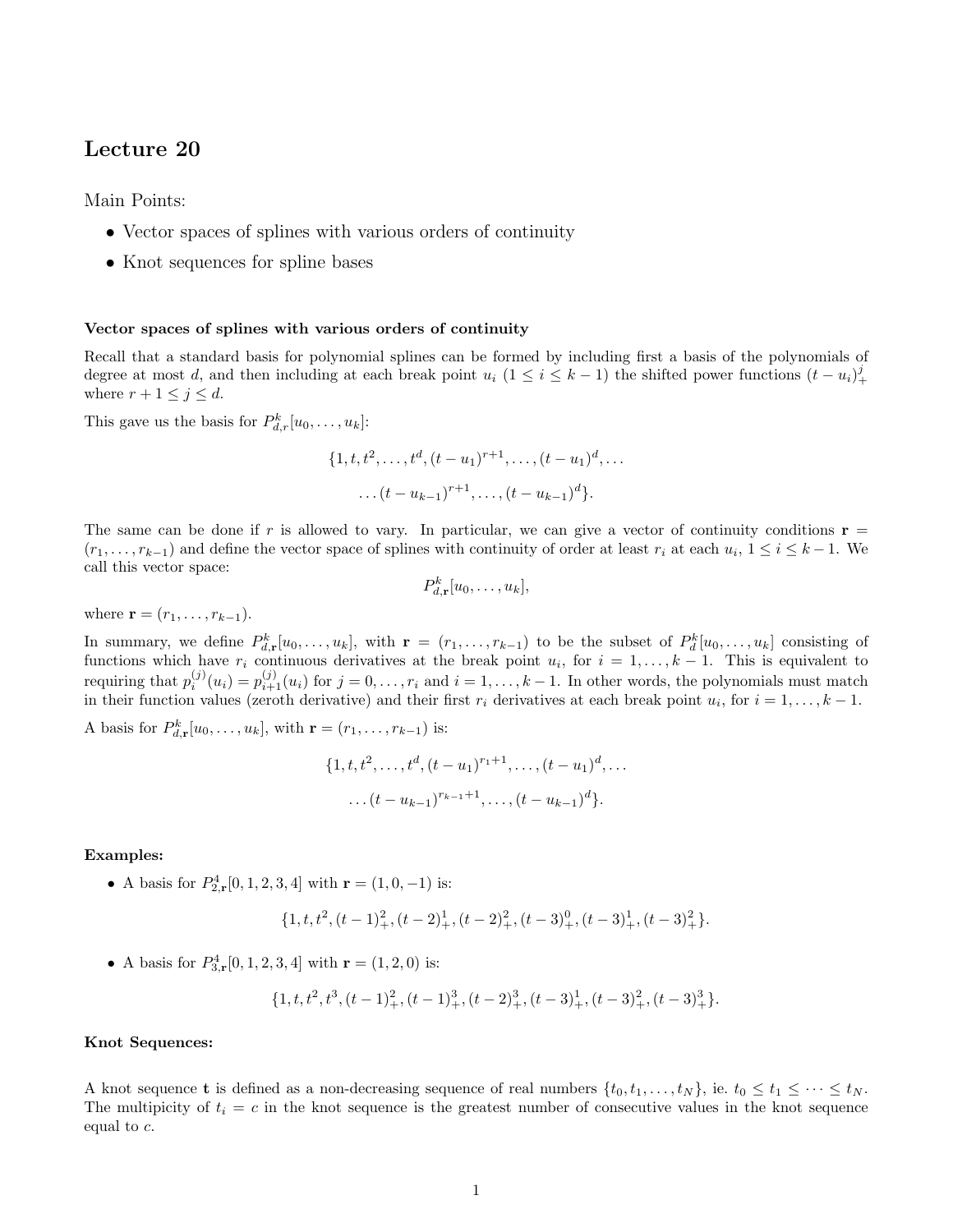$sp_d(\mathbf{t})$  is a set of shifted power functions determined by the knot sequence **t** so that whenever  $t_i = t_{i+1} = \cdots = t_{i+q}$ then we have  $(t-t_i)_+^d, (t-t_i)_+^{d-1}, \ldots, (t-t_i)_+^{d-q}$  is part of  $sp_d(\mathbf{t})$ . If the multiplicities are all equal to 1, then  $sp_d(\mathbf{t})$ is just the sequence of shifted power functions  $(t-t_i)_+^d$ ,  $i=0,\ldots,d$ .

#### Examples:

• The knot sequence  $\mathbf{t} = \{0, 1, 1, 2, 3, 3, 3\}$  can be used to form the sets of shifted power functions:

$$
sp_2(\mathbf{t}) = \{(t-0)_+^2, (t-1)_+^2, (t-1)_+^1, \{(t-2)_+^2, (t-3)_+^2, (t-3)_+^1, (t-3)_+^0\},\
$$

and

$$
sp_3(\mathbf{t}) = \{(t-0)_+^3, (t-1)_+^3, (t-1)_+^2, \{(t-2)_+^3, (t-3)_+^3, (t-3)_+^2, (t-3)_+^1\}.
$$

We can also create other sets of functions for higher d.

• The knot sequence  $\mathbf{t} = \{1, 1, 2\}$  can be used to form the set of shifted power functions:

$$
sp_2(\mathbf{t}) = \{ (t-1)_+^2, (t-1)_+^1, (t-2)_+^2 \}.
$$

This set of functions looks a lot like a top-down basis of  $P_2$ . But these functions are not polynomials. They are in fact piecewise polynomial functions. However, if we restrict them to an interval such as  $[3, 7]$ , then they become simply:

$$
\{(t-1)^2, t-1, (t-2)^2\},\
$$

which is indeed a top-down basis of  $P_2$  restricted to the interval [3,7]. We will make use of this observation in describing bases for spline vector spaces.

• A basis for  $P_2^3[1, 2, 3, 4]$  can be given as:

$$
sp_2(\mathbf{t}) = \{(t-1)_+^2, (t-1)_+^1, (t-1)_+^0, (t-2)_+^2, (t-2)_+^1, (t-2)_+^0, (t-3)_+^2, (t-3)_+^1, (t-3)_+^0\},\
$$

with  $t = \{1, 1, 1, 2, 2, 2, 3, 3, 3\}$ . Note: We have written the terms with decreasing orders. This is convenient since the default case, for knot sequences, is to start with the highest power and only list lower powers if there are multiple copies of the same number. In the correspondence to triples in  $P_2^3$ , this basis corresponds to:

$$
\{(1,1,1),(t-1,t-1,t-1),((t-1)^2,(t-1)^2,(t-1)^2),
$$
  
(0,1,1),(0,t-2,t-2),(0,(t-2)^2,(t-2)^2),  
(0,0,1),(0,0,t-3),(0,0,(t-3)^2)\}.

Note: these terms are written in the usual degree increasing order, as we have done before for k-tuples. (Can you see which triple corresponds to which function?)

• A basis for  $P_{2,\mathbf{r}}^3[1, 2, 3, 4]$ , with  $\mathbf{r} = (1, 0)$ , can be given as:

$$
sp_2(\mathbf{t})=\{(t-0)_+^2,(t-0)_+^1,(t-0)_+^0,(t-2)_+^2,(t-3)_+^2,(t-3)_+^1\},
$$

with  $\mathbf{t} = \{0, 0, 0, 2, 3, 3\}$ . Note that on the interval  $[1, 4]$  the functions  $(t-0)_+^2$ ,  $(t-0)_+^1$  and  $(t-0)_+^0$  are exactly the same as the standard basis  $t^2$ , t and 1.

## Multiplicity Vector

Related to the continuity vector  $\mathbf{r} = (r_1, \ldots, r_{k-1})$  is the multiplicity vector:

$$
\mathbf{m}=(m-1,\ldots,m_{k-1}).
$$

Each  $m_i$  is defined to be:

$$
m_i = d - r_i,
$$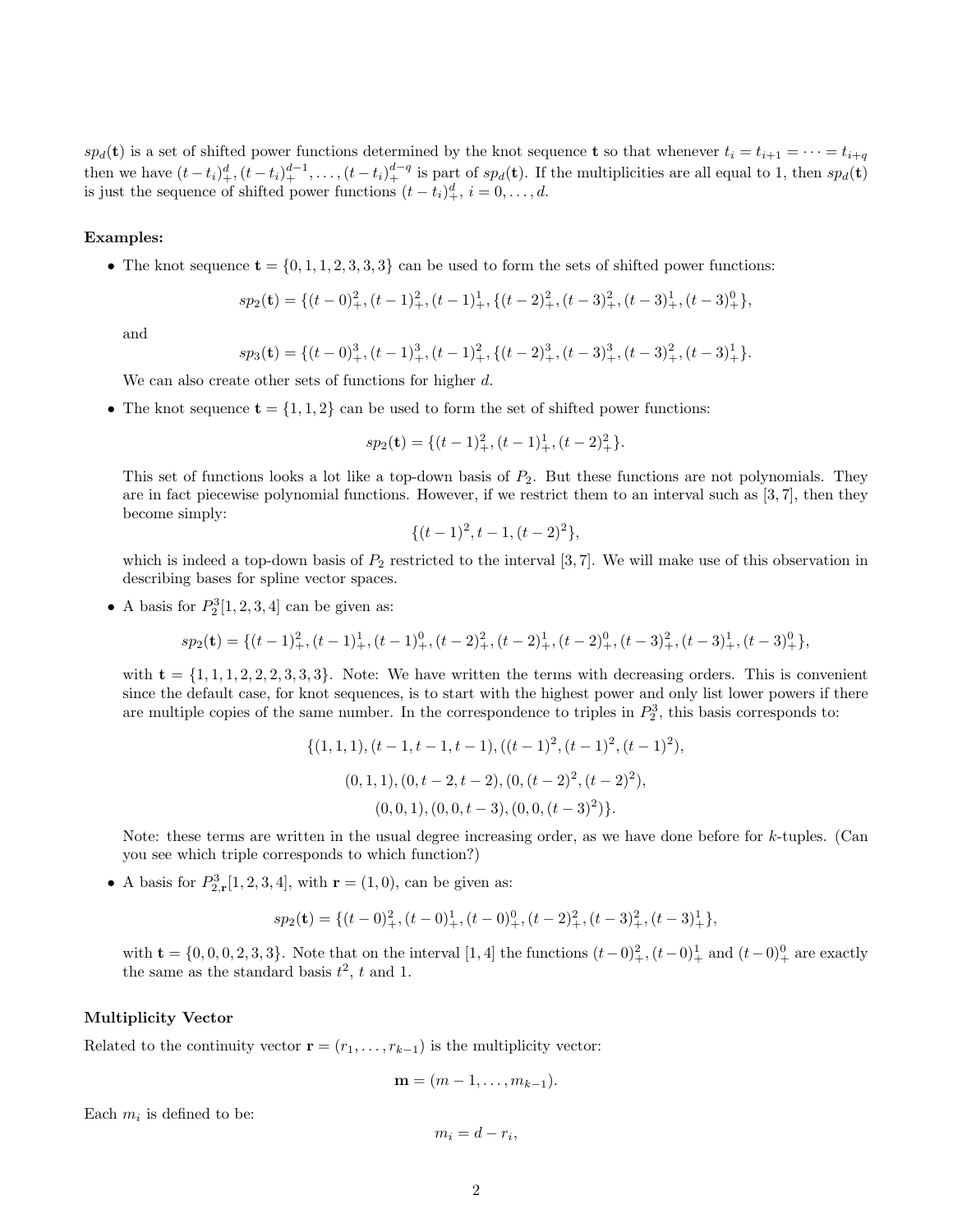which also coincides with the number of functions in the list:

$$
(t-u_i)_+^{r_i+1},\ldots,(t-u_i)_+^d.
$$

Also, since the orders of continuity satisfy  $-1 \le r_i \le d-1$ , we have:

$$
1 \le m_i \le d+1.
$$

#### Dimension of spline vector spaces with different orders of continuity at each break point

The dimension of  $P_{d,\mathbf{r}}^k[u_0,\ldots,u_k]$  is given as:

$$
d+1+\sum_{i=1}^{k-1}(d-r_i) = d+1+\sum_{i=1}^{k-1}m_i.
$$

Note: This basis consists of a basis of  $P_d$  (the standard basis) and also  $d - r_i$  shifted power functions at  $u_i$ , for  $i = 1, \ldots, k - 1.$ 

#### General shifted power bases

The vector space  $V = P_{d,\mathbf{r}}^k[u_0,\ldots,u_k]$ , with  $\mathbf{r} = (r_1,\ldots,r_{k-1})$  has many different shifted power bases, which can be given by specifying different knot sequences

$$
\mathbf{t} = \{t_0, t_1, \ldots, t_N\},\
$$

where

$$
N + 1 = d + 1 + \sum_{i=1}^{k-1} m_i
$$

is the dimension of V. The first  $d+1$  values in the knot sequence must correspond to a basis of polynomials which replaces the standard basis  $\{1, t, t^2, \ldots, t^d\}$ . We can construct such a set by choosing shifted power functions  $(t-c)^j_+$ whose value c is less than or equal to  $u_0$ . This way, any such function is simply a polynomial on the interval  $[u_0, u_k]$ . If we choose

$$
t_0 \le t_1 \le \cdots \le t_d \le u_0,
$$

then we find that the set of shifted power functions associated to this set

$$
sp_d(\{t_0,t_1,\ldots,t_d\})
$$

is in fact a top down basis of  $P_d$ , when restricted to the interval  $[u_0, u_k]$ . Note: the right half of the sequence:

$$
\{t_{d+1}, t_{d+2}, \dots, t_d\} = \{u_1, \dots, u_1, \dots, u_{k-1}, \dots, u_{k-1}\}
$$

is made up of the break points with their multiplicities given by the  $m_i$ .

**Examples:** The vector space  $P_{2,\mathbf{r}}^3[1, 2, 3, 4]$ , with  $\mathbf{r} = (1, 0)$ , has multiplicity vector  $\mathbf{m} = (1, 2)$ , and has the bases  $sp_2(t)$  for all of the following knot sequences:

•  $t = \{1, 1, 1, 2, 3, 3\}$ , with basis:

$$
\{(t-1)_+^2, (t-1)_+^1, (t-1)_+^0, (t-2)_+^2, (t-3)_+^2, (t-3)_+^2\}.
$$

(Note: the first three functions give a shifted basis of polynomials.)

•  $t = \{-3, -2, -1, 2, 3, 3\}$ , with basis:

$$
\{(t+3)_+^2,(t+2)_+^2,(t+1)_+^2,(t-2)_+^2,(t-3)_+^2,(t-3)_+^2\}.
$$

(Note: the first three functions give a Vandermonde basis of polynomials.)